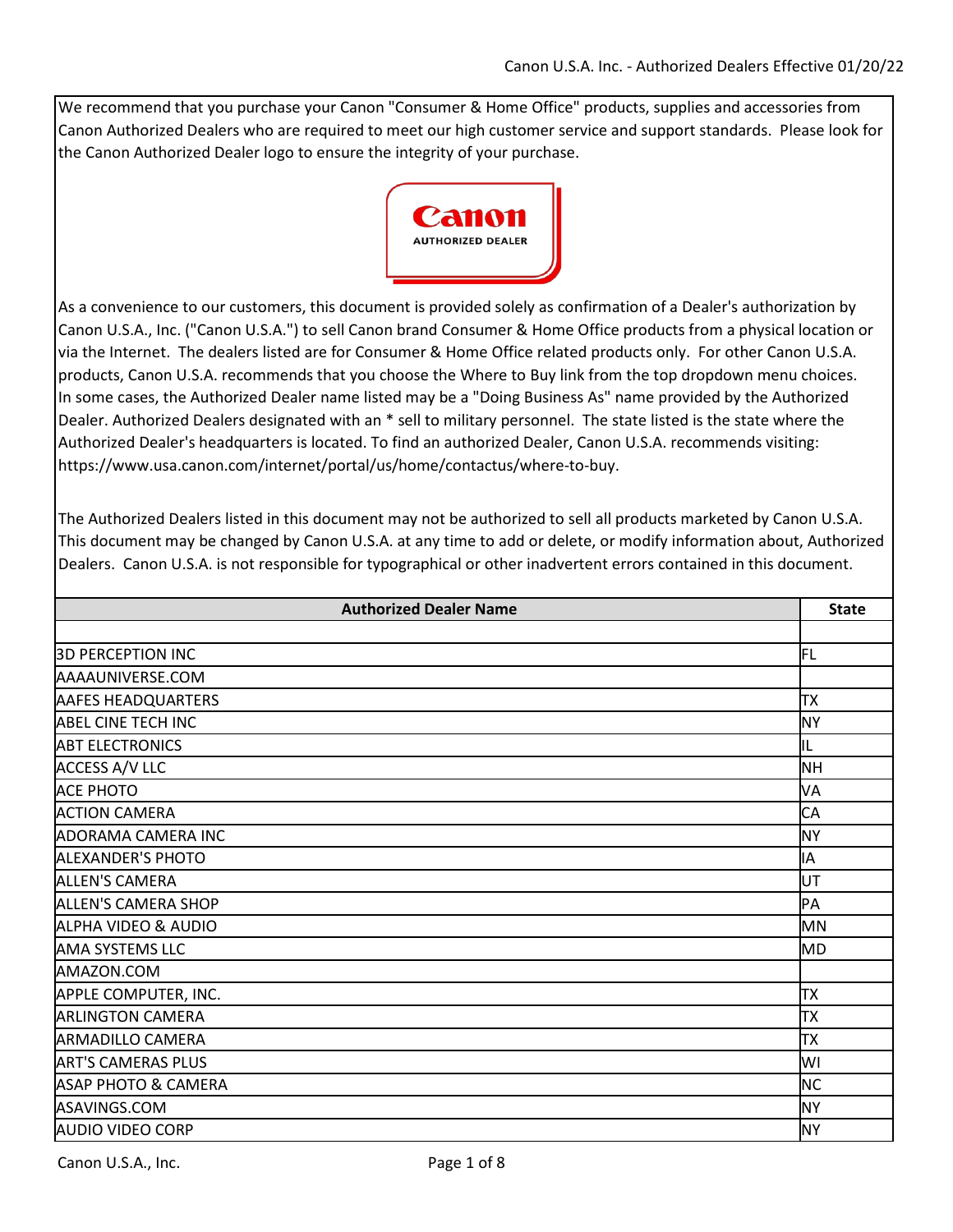| <b>Authorized Dealer Name</b>         | <b>State</b> |
|---------------------------------------|--------------|
| <b>AUDIO VISUAL DALLAS</b>            | ТX           |
| <b>AUDIO VISUAL INNOVATIONS</b>       | FL           |
| <b>AVC PHOTO STORE &amp; SCHOOL</b>   | FL           |
| <b>AVI SYSTEMS INC</b>                | <b>KS</b>    |
| <b>AVIDEX</b>                         | <b>WA</b>    |
| <b>AVITECTURE</b>                     | VA           |
| <b>B &amp; C CAMERA</b>               | <b>NV</b>    |
| <b>B&amp;H PHOTO &amp; VIDEO</b>      | <b>NY</b>    |
| <b>BACKSCATTER</b>                    | CA           |
| <b>BALL PHOTO SUPPLY</b>              | <b>NC</b>    |
| <b>BAND PRO FILM DIGITAL, INC</b>     | CA           |
| <b>BEACH TRADING CO INC</b>           | NJ           |
| <b>BEDFORD CAMERA &amp; VIDEO INC</b> | AR           |
| <b>BERGEN COUNTY CAMERA</b>           | NJ           |
| <b>BERGER BROTHERS</b>                | <b>NY</b>    |
| <b>BERNIE'S PHOTO CENTER</b>          | PA           |
| <b>BEST BUY COMPANY INC</b>           | MN           |
| <b>BIGGS CAMERA IMAGE CENTER INC</b>  | <b>NC</b>    |
| <b>BILLMEIER CAMERA SHOP INC</b>      | MI           |
| <b>BJ'S WHOLESALE CLUB</b>            | MA           |
| <b>BKW INC</b>                        | <b>AZ</b>    |
| <b>BOZEMAN CAMERA REPAIR</b>          | MT           |
| <b>BRANDSMART USA</b>                 | FL           |
| <b>BURST COMMUNICATIONS INC</b>       | CO           |
| <b>BUYDIG.COM</b>                     |              |
| <b>CALAGAZ PHOTO SUPPLY INC</b>       | AL           |
| <b>CALUMET</b>                        | IL           |
| <b>CAMCOR INC</b>                     | <b>NC</b>    |
| <b>CAMERA BAR LLC</b>                 | <b>CT</b>    |
| <b>CAMERA CASINO</b>                  | WI           |
| THE CAMERA COMPANY                    | W١           |
| <b>CAMERA CORNER</b>                  | WI           |
| THE CAMERA CORNER, INC.               | ΙA           |
| THE CAMERA CORRAL                     | ID           |
| <b>CAMERA CRAFT INC</b>               | IL           |
| <b>CAMERA EXCHANGE</b>                | TХ           |
| <b>CAMERA LAND INC</b>                | <b>NY</b>    |
| <b>CAMERA ORIGINALS</b>               | IIL.         |
| <b>CAMERA OUTFITTERS</b>              | IN           |
| <b>CAMERA SOLUTIONS INC</b>           | <b>OR</b>    |
| <b>CAMERA WEST INC</b>                | CA           |
| <b>CAMERA WHOLESALERS INC</b>         | <b>CT</b>    |
| <b>CAMERA WORLD</b>                   | MA           |
| <b>CAMERAGRAPHICS</b>                 | AL           |
| <b>CAMERAMALL</b>                     | MI           |
| <b>CAMERAS ETC.</b>                   | DE           |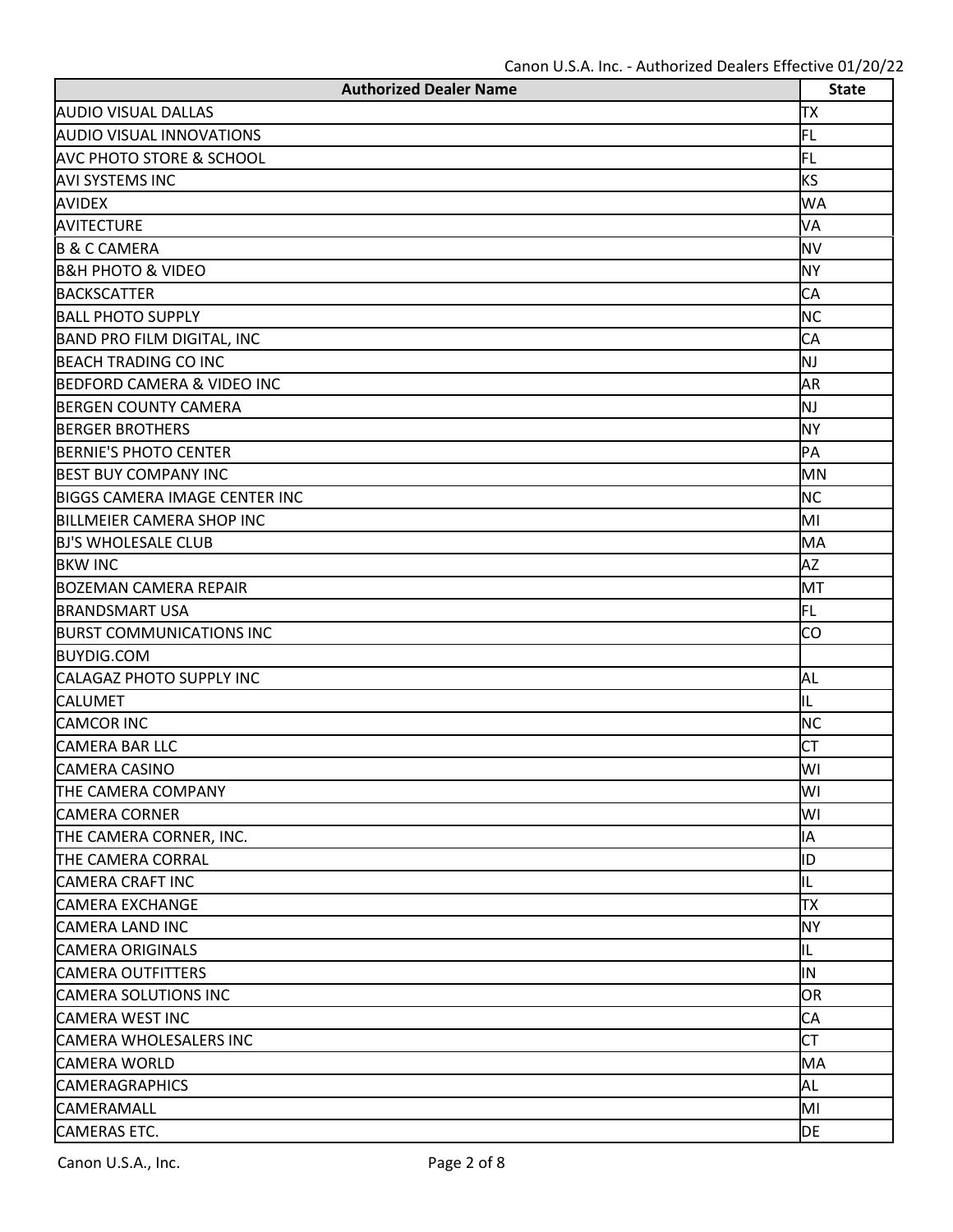| <b>Authorized Dealer Name</b>               | <b>State</b> |
|---------------------------------------------|--------------|
| <b>CAMERAWORKS</b>                          | <b>CO</b>    |
| <b>CAMETA CAMERA</b>                        | <b>NY</b>    |
| <b>CAMPBELL RESOURCES INC</b>               | IL           |
| <b>CAMPUS CAMERA EXCHANGE</b>               | ЮH           |
| <b>CANOGA CAMERA</b>                        | CA           |
| CARDINAL CAMERA & VIDEO CENTER INC          | PA           |
| <b>CCI SOLUTIONS</b>                        | <b>WA</b>    |
| <b>CCS PRESENTATION SYSTEMS</b>             | <b>NH</b>    |
| <b>ICCS PRESENTATIONS SYSTEMS</b>           | FL           |
| <b>CCS PRESENTATIONS SYSTEMS</b>            | <b>MD</b>    |
| CDW LOGISTICS, INC                          | IL           |
| <b>CHRISTIAN PHOTO</b>                      | lА           |
| <b>CINEMA SHOT</b>                          | CO           |
| <b>CINEQUIPT</b>                            | WI           |
| CINEQUIPT, INC.                             | <b>MN</b>    |
| <b>CLARK-POWELL ASSOCIATES INC</b>          | <b>NC</b>    |
| <b>COAST GUARD EXCHANGE</b>                 | VA           |
| <b>COLONIAL PHOTO &amp; HOBBY INC</b>       | FL           |
| <b>COLORTONE CAMERA INC</b>                 | <b>NY</b>    |
| COMMUNICATIONS ENGINEERING INC              | VA           |
| COMPETITIVE CAMERA                          | TХ           |
| <b>CONFERENCE TECHNOLOGIES INC</b>          | <b>MO</b>    |
| COSTCO WHOLESALE CORPORATION                | <b>WA</b>    |
| <b>CREVE COEUR CAMERA</b>                   | <b>MO</b>    |
| <b>CRUTCHFIELD CORP</b>                     | VA           |
| <b>CSD GROUP INC.</b>                       | IN           |
| <b>CUSTOM MEDIA SERVICES</b>                | TΝ           |
| DAN'S CAMERA CITY                           | PA           |
| DATA DISPLAY AUDIO VISUAL CO                | TХ           |
| <b>DBA ROBI'S CAMERA CENTER</b>             | <b>WA</b>    |
| DBROTH.COM                                  |              |
| DELL COMPUTER CORP.                         | TХ           |
| <b>DEVILLE CAMERA</b>                       | <b>MS</b>    |
| <b>DIGITAL GOJA</b>                         | FL           |
| <b>DIGITAL SOUND SYSTEM</b>                 | <b>KS</b>    |
| <b>DIGITAL VIDEO GROUP</b>                  | VA           |
| <b>DIGITAL VIDEO NETWORKS LLC</b>           | <b>AZ</b>    |
| <b>DISTRICT CAMERA AND IMAGING</b>          | VA           |
| <b>DNP IMAGINGCOMM AMERICA CORP</b>         | <b>NC</b>    |
| THE DODD COMPANY                            | ЮH           |
| <b>DPREVIEW GEARSHOP</b>                    | <b>WA</b>    |
| DUDDY'S ELECTRONICS & APPLIANCES INC        | <b>NY</b>    |
| <b>ELECTRONIC EXPRESS INC</b>               | TN           |
| <b>THEVELUMENATI LLC</b>                    | WI           |
| <b>ENCORE BROADCAST EQUIPMENT SALES INC</b> | FL           |
| <b>ENGLEWOOD PHOTOGRAPHIC SERVICES</b>      | CO           |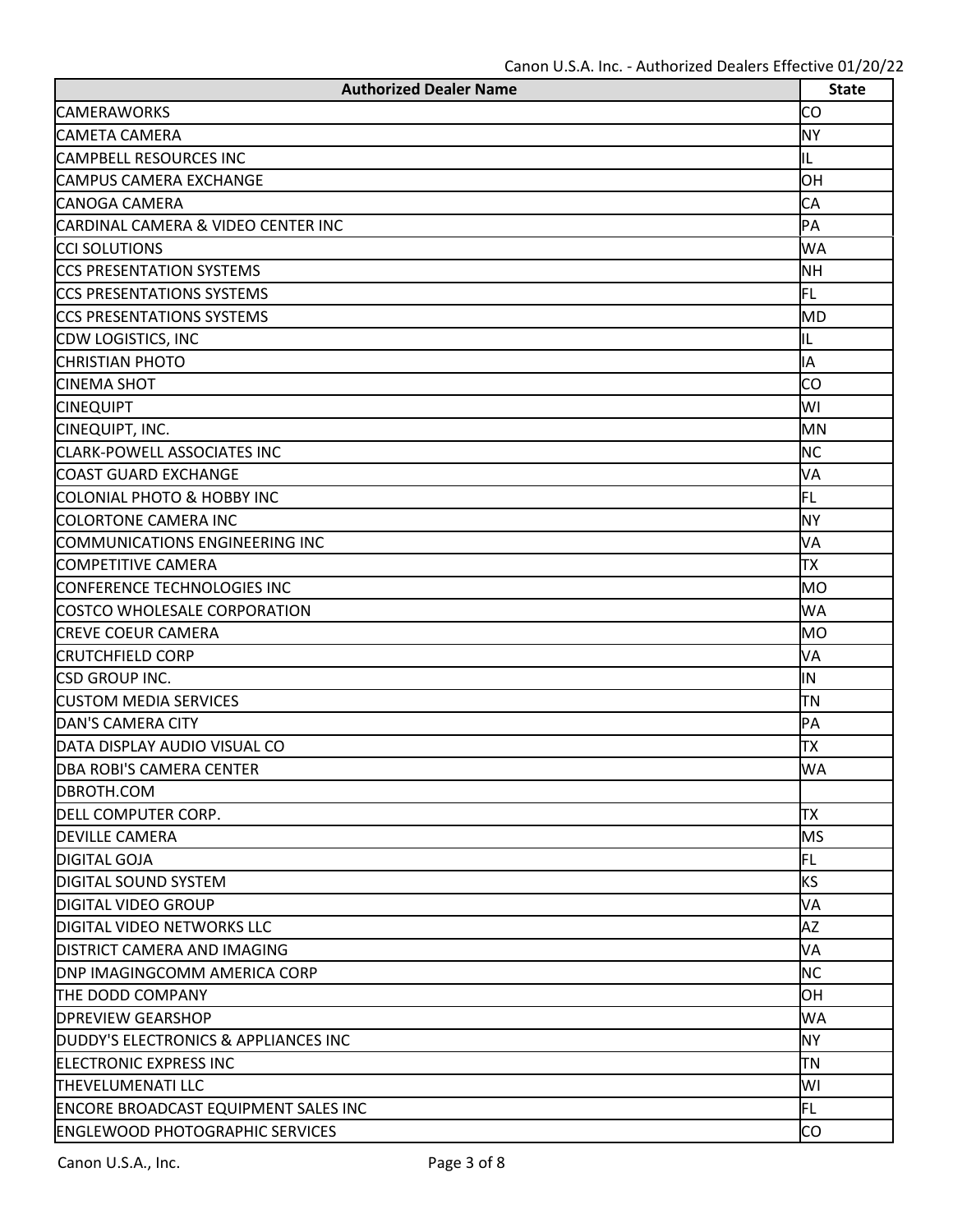| <b>Authorized Dealer Name</b>                    | <b>State</b> |
|--------------------------------------------------|--------------|
| EPA AUDIO VISUAL INC                             | MN           |
| <b>EXPRESS VIDEO SUPPLY, INC.</b>                | <b>CA</b>    |
| <b>FARR &amp; COMPANY</b>                        | lUТ          |
| <b>FILMTOOLS</b>                                 | <b>CA</b>    |
| <b>FIRESIDE CAMERA INC</b>                       | <b>CA</b>    |
| <b>FISHER HAWAII</b>                             | lнı          |
| <b>FOCAL POINT ENTERPRISES</b>                   | OR           |
| <b>FOCUS CAMERA INC</b>                          | <b>NY</b>    |
| FORD AUDIO-VIDEO SYSTEMS INC                     | OK           |
| <b>FORT WORTH CAMERA SUPPLY</b>                  | TХ           |
| <b>FOTO FORUM</b>                                | <b>AZ</b>    |
| <b>FOTO-CARE INC</b>                             | <b>NY</b>    |
| <b>FRED MEYER INC</b>                            | <b>WA</b>    |
| <b>FREESTYLE SALES CO</b>                        | <b>CA</b>    |
| <b>FRY'S ELECTRONICS INC</b>                     | <b>CA</b>    |
| <b>FULL COMPASS SYSTEMS</b>                      | WI           |
| <b>FUNDUS PHOTO</b>                              | <b>MO</b>    |
| <b>GARLAND CAMERA &amp; REPAIR INC</b>           | TХ           |
| <b>GARY CAMERA &amp; VIDEO</b>                   | IN           |
| <b>GENE'S CAMERA STORE</b>                       | lΝ           |
| <b>GEORGES CAMERA EXCHANGE</b>                   | CA           |
| <b>GLAZERS CAMERA SUPPLY</b>                     | <b>WA</b>    |
| <b>GREEN MOUNTAIN CAMERA LLC</b>                 | VT           |
| <b>HAROLDS PHOTO CENTER</b>                      | <b>SD</b>    |
| <b>HAWTHORNE HOME APPLIANCES AND ELECTRONICS</b> | MI           |
| <b>HB COMMUNICATIONS INC</b>                     | <b>CT</b>    |
| <b>HELIX CAMERA &amp; VIDEO</b>                  | IL           |
| HOME SHOPPING NETWORK, INC.                      | FL           |
| <b>HOOPER CAMERA &amp; IMAGING</b>               | <b>CA</b>    |
| <b>HORN PHOTO INC</b>                            | <b>CA</b>    |
| <b>HOT ROD CAMERAS LLC</b>                       | <b>CA</b>    |
| <b>HOUSTON CAMERA EXCHANGE</b>                   | TХ           |
| <b>HOYERS LLC</b>                                | PA           |
| <b>HUMAN CIRCUIT INC</b>                         | <b>MD</b>    |
| <b>HUMBLE CAMERA CENTER</b>                      | TХ           |
| <b>HUNT'S PHOTO &amp; VIDEO</b>                  | MA           |
| <b>IMAGE ONE CAMERA &amp; VIDEO</b>              | <b>CA</b>    |
| IMAGING PRODUCTS INTERNATIONAL INC               | <b>CA</b>    |
| <b>INDUSTRIAL AUDIO VIDEO INC</b>                | TХ           |
| <b>INDUSTRIAL VIDEO CORP</b>                     | <b>OH</b>    |
| <b>INKLEY'S CAMERA &amp; IMAGE</b>               | MA           |
| JACK'S CAMERAS, INC.                             | PA           |
| JO-ANN STORES, LLC                               | ЮH           |
| JOHNSON PHOTO IMAGING                            | FL           |
| <b>JOHNSONS STUDIO &amp; CAMERA</b>              | <b>NY</b>    |
| <b>K &amp; R PHOTOGRAPHICS</b>                   | <b>KY</b>    |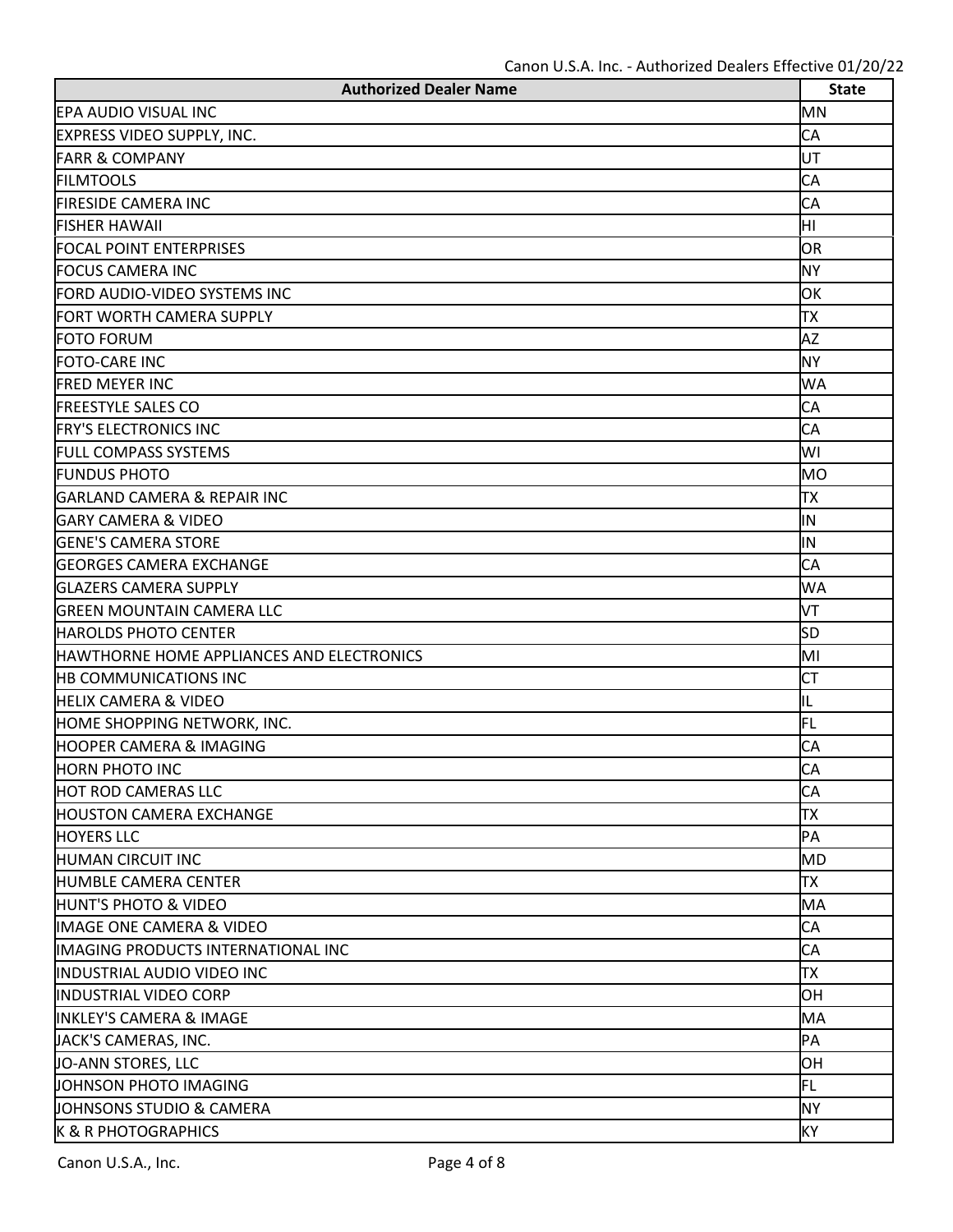| <b>Authorized Dealer Name</b>         | <b>State</b> |
|---------------------------------------|--------------|
| <b>K&amp;M TRIBECA</b>                | <b>NY</b>    |
| KAIMUKI CAMERA                        | ÌНI          |
| KANSAS CITY AUDIO VISUAL INC          | <b>MO</b>    |
| <b>KENMORE CAMERA</b>                 | <b>WA</b>    |
| KOHNE PHOTOGRAPHIC SUPPLY             | <b>OH</b>    |
| LA CAMERA                             | PA           |
| LA CURACAO                            | CA           |
| LA GRANGE CAMERA                      | IL           |
| LEE HARTMAN & SONS, INC.              | VA           |
| LENOVO.COM                            |              |
| <b>LEO'S CAMERA SHOP</b>              | OR           |
| THE LERRO CORPORATION                 | PA           |
| <b>LIGHTWERKS COMMUNICATION SYS I</b> | CA           |
| <b>LINEAR SYSTEMS</b>                 | CA           |
| LOOKING GLASS PHOTOGRAPHIC            | CA           |
| LUBBOCK AUDIO VISUAL, INC.            | TХ           |
| <b>MADISON PHOTO SHOP</b>             | NJ           |
| MARINE CORP. EXCHANGE *               | VA           |
| MARSHALL'S CAMERA                     | FL           |
| MCCLANAHAN CAMERA                     | VA           |
| MEDIA CONCEPTS, INC.                  | FL           |
| <b>MEDIARIGHT LLC</b>                 | UT           |
| <b>MEIJER INC</b>                     | MI           |
| <b>MICHAELS</b>                       | TХ           |
| <b>MICRO CENTER</b>                   | OH           |
| <b>MIDTOWN VIDEO INC</b>              | FL           |
| <b>MIDWEST PHOTO</b>                  | OH           |
| MIKE CRIVELLOS CAMERA CENTER INC      | WI           |
| MIKE'S CAMERA INC                     | CO           |
| MIKES CAMERA OF CALIFORNIA, LLC       | <b>CA</b>    |
| <b>MILFORD PHOTO INC</b>              | <b>CT</b>    |
| <b>MULTI- MEDIA SOLUTIONS</b>         | ΠN           |
| <b>MURPHY'S CAMERA</b>                | KY           |
| <b>MURRAY PHOTO &amp; VIDEO</b>       | WI           |
| <b>INATIONAL CAMERA EXCHANGE</b>      | <b>MN</b>    |
| <b>INAVY EXCHANGE SERVICE COMMAND</b> | VA           |
| <b>INEBRASKA FURNITURE MART INC</b>   | <b>NE</b>    |
| <b>INELSON PHOTO SUPPLIES</b>         | <b>CA</b>    |
| <b>INEPTUNE PHOTO INC</b>             | <b>NY</b>    |
| <b>NEW ERA TECHNOLOGY</b>             | PA           |
| <b>NEW YORK CAMERA &amp; VIDEO</b>    | PA           |
| <b>NEWEGG</b>                         | CA           |
| NEWEGG.COM                            | <b>CA</b>    |
| <b>NEWTONVILLE CAMERA</b>             | MA           |
| <b>NOR COM INC</b>                    | KY           |
| NORMAN CAMERA CO                      | MI           |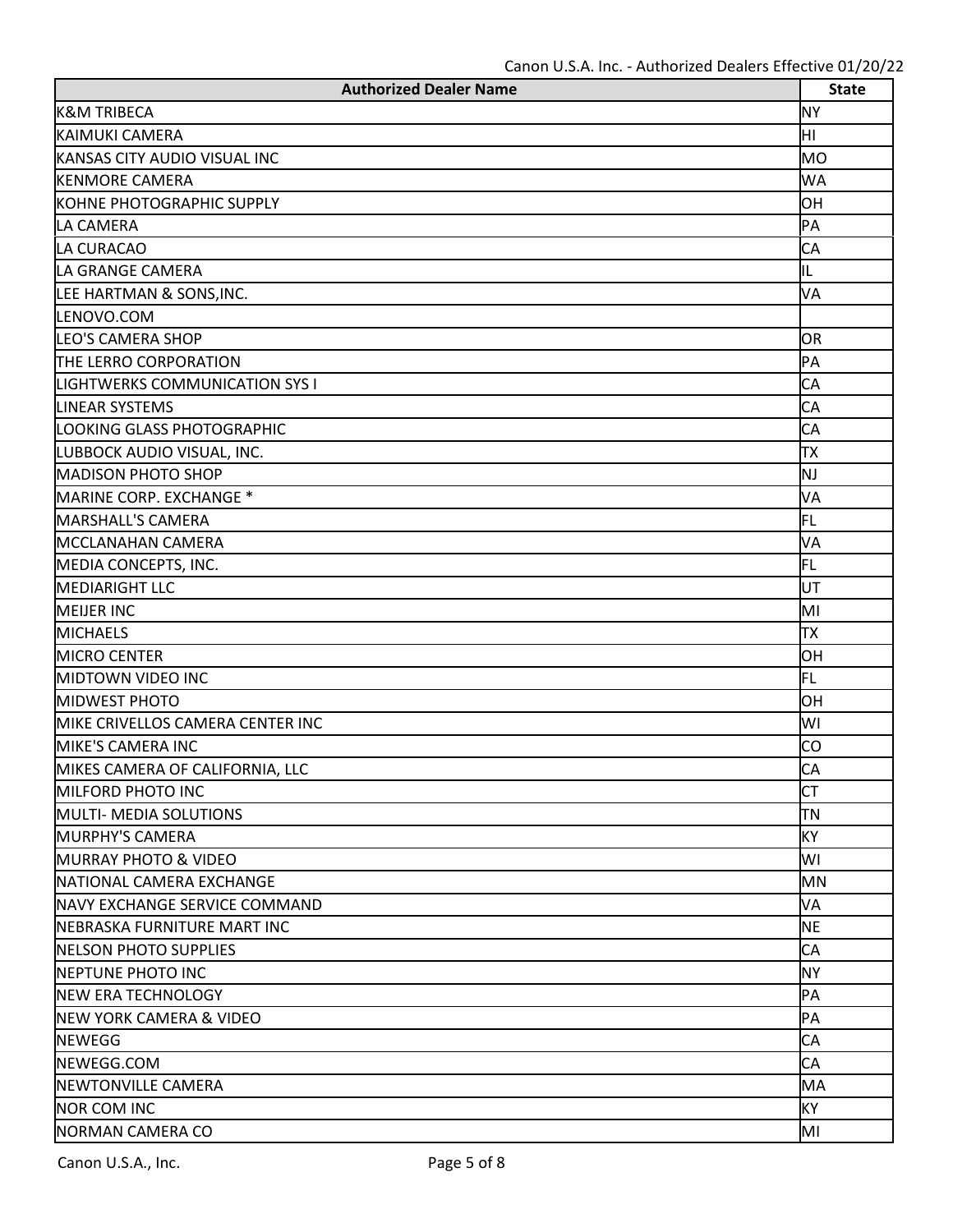| <b>Authorized Dealer Name</b>             | <b>State</b> |
|-------------------------------------------|--------------|
| <b>NY PHOTO &amp; LAB</b>                 | NJ           |
| <b>OFFICE DEPOT INC</b>                   | FL           |
| <b>OFFICEMAX INC</b>                      | IL           |
| ОНОН РНОТО                                | <b>DE</b>    |
| OMEGA BROADCAST GROUP                     | TХ           |
| ONE DIVERSIFIED, LLC                      | ΝJ           |
| ONE DIVERSIFIED, LLC.                     | <b>OR</b>    |
| <b>ORLEANS CAMERA &amp; VIDEO</b>         | MA           |
| <b>OVERLAND PHOTO SUPPLY INC</b>          | <b>KS</b>    |
| <b>PASCO CAMERA EXCHANGE</b>              | FL           |
| <b>PAUL'S PHOTOP INC</b>                  | CA           |
| PC CONNECTION, INC.                       | <b>NH</b>    |
| PC RICHARD & SON INC                      | <b>NY</b>    |
| PCCONNECTIONEXPRESS.COM                   |              |
| PEACE CAMERA                              | <b>NC</b>    |
| PEAK AUDIO VISUAL LLC                     | <b>CO</b>    |
| PEAK MEDIA, INC.                          | CO           |
| PEORIA CAMERA SHOP INC                    | IL           |
| <b>PERFECT LIGHT LLC</b>                  | ID           |
| PETRA INDUSTRIES LLC                      | OK           |
| THE PHOTO CENTER                          | ΝJ           |
| PHOTO SAVINGS                             | <b>NY</b>    |
| THE PHOTO SHOP                            | CA           |
| PHOTOMED INTERNATIONAL                    | <b>CA</b>    |
| PICTURELINE INC                           | lUТ          |
| <b>PICTUREPHONE DIRECT</b>                | <b>NY</b>    |
| PITMAN PHOTO INC                          | FL           |
| <b>PIXEL CONNECTION</b>                   | OH           |
| POWELL CAMERA SHOP                        | <b>CA</b>    |
| <b>PRECISION CAMERA &amp; VIDEO</b>       | lтx          |
| <b>PRO CAMERA HAWAII LLC</b>              | ÌНI          |
| <b>PRO PHOTO</b>                          | <b>DC</b>    |
| <b>PRO PHOTO SUPPLY INC</b>               | OR           |
| THE PRO SHOP FOR PHOTOGRAPHERS            | FL           |
| <b>PROCAM</b>                             | MI           |
| PROFESSIONAL AUDIO AND VIDEO SYSTEMS CORP | FL           |
| <b>PROGEAR</b>                            | IL           |
| <b>PROTECH PROJECTION SYSTEMS</b>         | <b>OH</b>    |
| PROVIDEO SYSTEMS, INC.                    | OH           |
| PVP ADVANCED EO SYSTEMS, INC.             | <b>CA</b>    |
| QUILL CORP.                               | IL           |
| QVC NETWORK, INC.                         | PA           |
| <b>RALIN INC</b>                          | <b>NY</b>    |
| RADIANT TECHNOLOGY GROUP INC.             | OH           |
| <b>RED RIVER PAPER</b>                    | TХ           |
| <b>REEF PHOTO &amp; VIDEO, INC</b>        | FL           |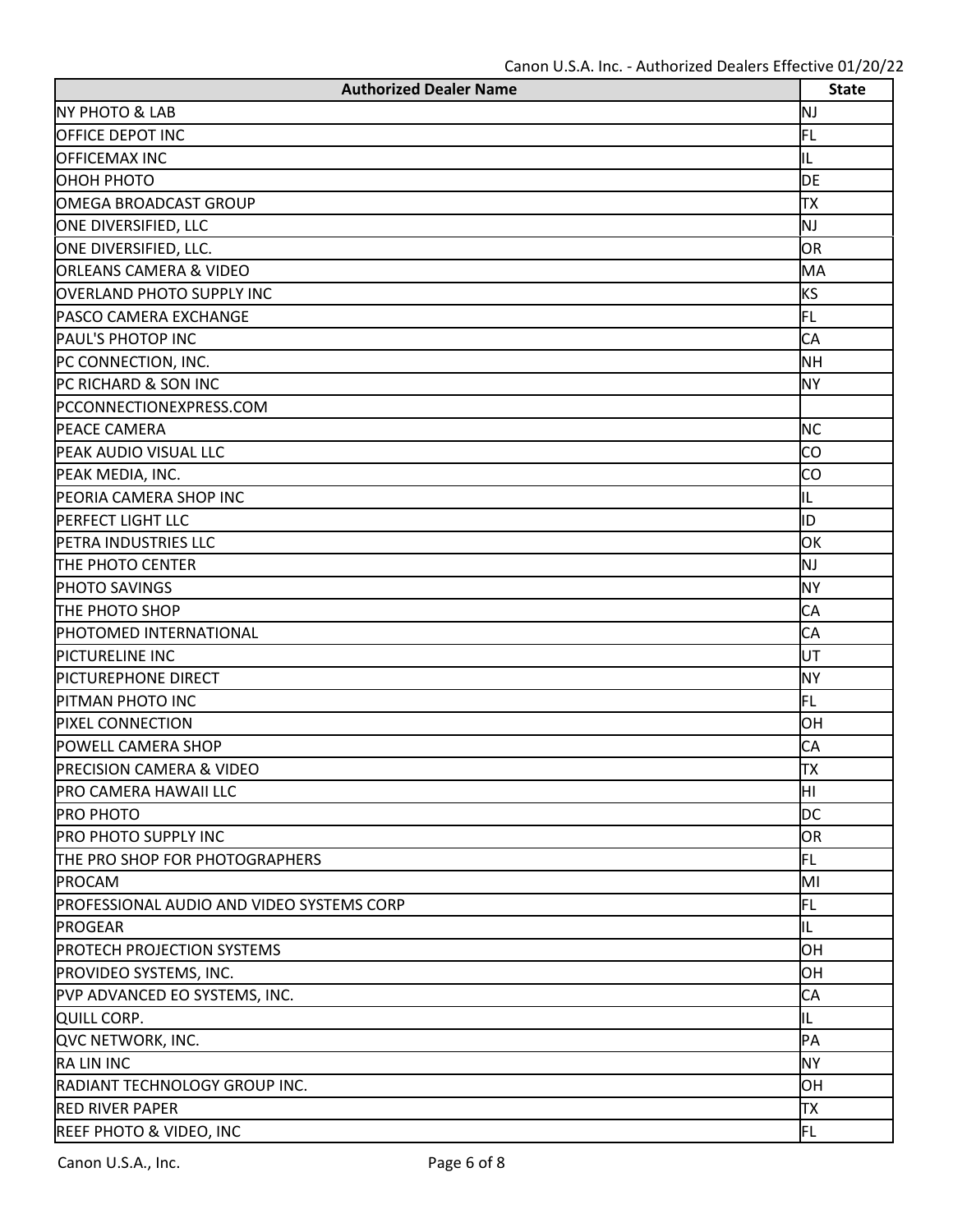| <b>Authorized Dealer Name</b>       | <b>State</b> |
|-------------------------------------|--------------|
| RENT-A-CENTER, INC.                 | TХ           |
| RENT-A-CENTER, INC.                 |              |
| <b>RICHMOND CAMERA SHOP</b>         | VA           |
| <b>RITZ CAMERA &amp; IMAGE</b>      | MA           |
| <b>ROBERTS CAMERA</b>               | lΝ           |
| <b>ROCKBROOK CAMERA &amp; VIDEO</b> | <b>NE</b>    |
| ROWE PHOTO, VIDEO AND AUDIO         | <b>NY</b>    |
| <b>RUTHERFORD'S CAMERA SHOP</b>     | PA           |
| <b>SAM'S CLUB</b>                   | <b>AR</b>    |
| <b>SAMY'S CAMERA INC</b>            | <b>CA</b>    |
| <b>SAN JOSE CAMERA SHOP INC</b>     | <b>CA</b>    |
| SCHILLER, W & CO                    | <b>MO</b>    |
| SDFI TELEMEDICINE, LLC              | <b>NV</b>    |
| <b>SERVICE PHOTO SUPPLY INC</b>     | <b>MD</b>    |
| <b>SHOP DEALS USA</b>               | NJ           |
| <b>SHUTTERBUG CAMERA SHOPS INC</b>  | CA           |
| THE SHUTTERBUG INC                  | OR           |
| SILVIO'S PHOTOGRAPHIC CENTER        | <b>CA</b>    |
| <b>SKYMALL</b>                      |              |
| SMARTSOLUTION TECHNOLOGIES LP       | PA           |
| SOUTHEASTERN CAMERA & SUPPLY        | <b>NC</b>    |
| <b>SPARTAN PHOTO CENTER INC</b>     | <b>SC</b>    |
| <b>ST. CLOUD CAMERA &amp; PHOTO</b> | <b>MN</b>    |
| <b>STAGE FRONT PRESENTATION</b>     | GA           |
| <b>STANDARD OFFICE SUPPLIES</b>     | lgυ          |
| <b>STAPLES</b>                      | MA           |
| <b>STAR AUDIO VISUAL</b>            | PA           |
| <b>STEWARTS CAMERA CENTER</b>       | <b>MS</b>    |
| <b>STEWARTS PHOTO INC</b>           | AK           |
| <b>TARGET</b>                       | MN           |
| <b>TD SYNNEX CORPORATION</b>        | <b>CA</b>    |
| <b>TELEMETRICS INC</b>              | NJ           |
| TEMPE CAMERA REPAIR INC             | <b>AZ</b>    |
| TEXAS MEDIA SYSTEMS, INC.           | TХ           |
| <b>TEXOLVE DIGITAL INC</b>          | PA           |
| <b>THALNER ELECTRONIC</b>           | MI           |
| THE CAMERA SHOP                     | PA           |
| THE CAMERA SHOP OF SANTA FE         | <b>NM</b>    |
| THE PHOTO SUMMIT                    | NJ           |
| THE WHITLOCK GROUP                  | VA           |
| TIERNEY BROTHERS, INC.              | <b>MN</b>    |
| <b>TOWNE CAMERA</b>                 | PA           |
| TRI STATE VISUAL PRODUCTS INC       | <b>OH</b>    |
| <b>TRIAD PRODUCTIONS INC</b>        | ΙA           |
| <b>TROXELL COMMUNICATIONS</b>       | AZ           |
| TRUE MODERN ELECTRONICS             | <b>NY</b>    |